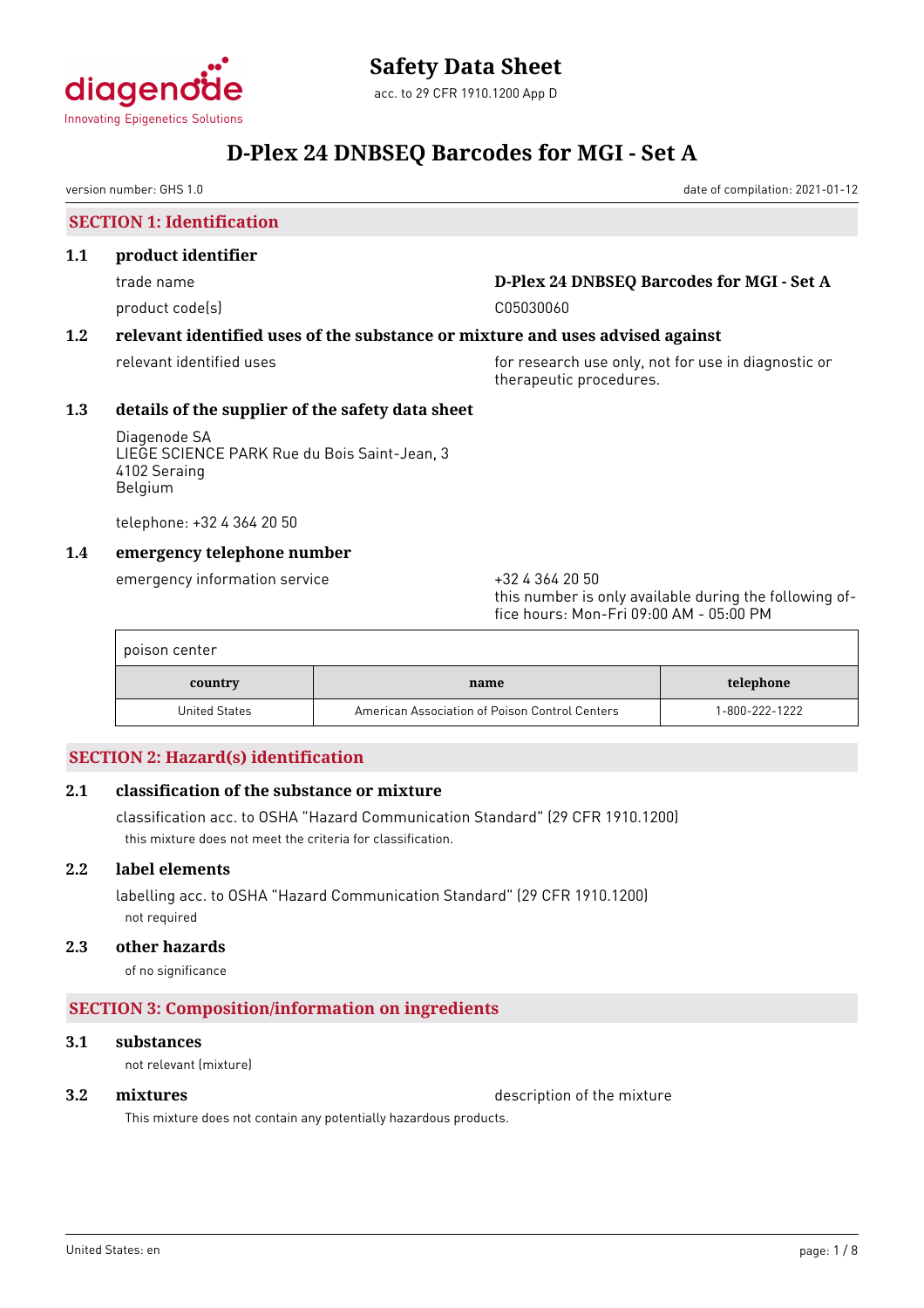

version number: GHS 1.0 date of compilation: 2021-01-12

### **SECTION 4: First-aid measures**

#### **4.1 description of first-aid measures**

#### general notes

do not leave affected person unattended. remove victim out of the danger area. keep affected person warm, still and covered. take off immediately all contaminated clothing. in all cases of doubt, or when symptoms persist, seek medical advice. in case of unconsciousness place person in the recovery position. Never give anything by mouth.

#### following inhalation

if breathing is irregular or stopped, immediately seek medical assistance and start first aid actions. provide fresh air.

#### following skin contact

wash with plenty of soap and water.

#### following eye contact

remove contact lenses, if present and easy to do. Continue rinsing. irrigate copiously with clean, fresh water for at least 10 minutes, holding the eyelids apart.

#### following ingestion

rinse mouth with water (only if the person is conscious). do NOT induce vomiting.

#### **4.2 most important symptoms and effects, both acute and delayed**

symptoms and effects are not known to date.

#### **4.3 indication of any immediate medical attention and special treatment needed**

none

### **SECTION 5: Fire-fighting measures**

#### **5.1 extinguishing media**

suitable extinguishing media

water spray, BC-powder, carbon dioxide (CO2)

unsuitable extinguishing media

water jet

#### **5.2 special hazards arising from the substance or mixture**

#### **5.3 advice for firefighters**

in case of fire and/or explosion do not breathe fumes. coordinate firefighting measures to the fire surroundings. do not allow firefighting water to enter drains or water courses. collect contaminated firefighting water separately. fight fire with normal precautions from a reasonable distance.

#### **SECTION 6: Accidental release measures**

#### **6.1 personal precautions, protective equipment and emergency procedures**

for non-emergency personnel remove persons to safety.

#### for emergency responders

wear breathing apparatus if exposed to vapors/dust/aerosols/gases.

#### **6.2 environmental precautions**

keep away from drains, surface and ground water. retain contaminated washing water and dispose of it.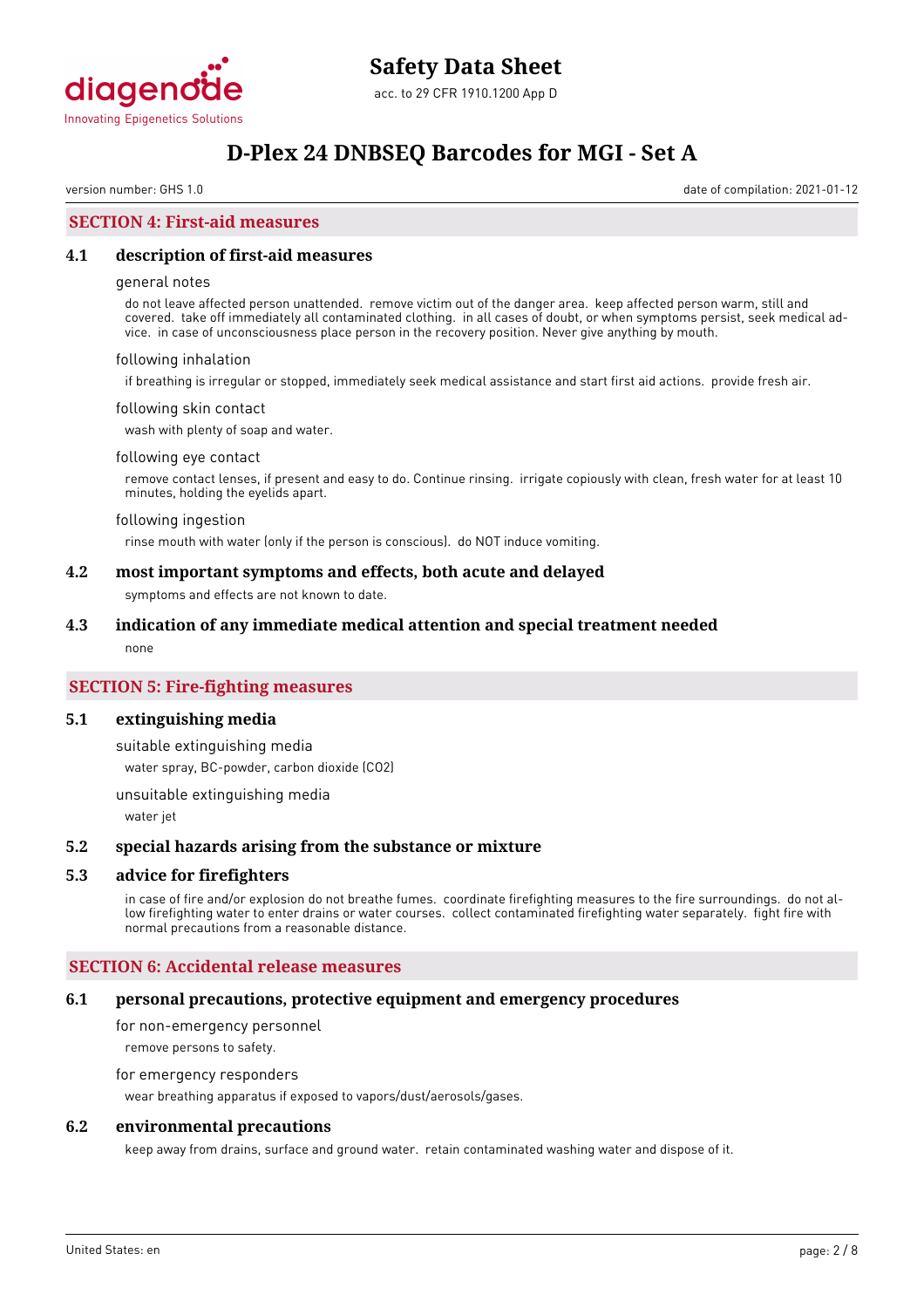

## **Safety Data Sheet**

acc. to 29 CFR 1910.1200 App D

## **D-Plex 24 DNBSEQ Barcodes for MGI - Set A**

version number: GHS 1.0 date of compilation: 2021-01-12

## **6.3 methods and material for containment and cleaning up**

advice on how to contain a spill

covering of drains

advice on how to clean up a spill

wipe up with absorbent material (e.g. cloth, fleece). collect spillage: sawdust, kieselgur (diatomite), sand, universal binder

appropriate containment techniques use of adsorbent materials.

other information relating to spills and releases

place in appropriate containers for disposal. ventilate affected area.

## **6.4 reference to other sections**

personal protective equipment: see section 8. incompatible materials: see section 10. disposal considerations: see section 13.

## **SECTION 7: Handling and storage**

## **7.1 precautions for safe handling**

## recommendations

- measures to prevent fire as well as aerosol and dust generation use local and general ventilation. use only in well-ventilated areas.

## advice on general occupational hygiene

wash hands after use. do not eat, drink and smoke in work areas. remove contaminated clothing and protective equipment before entering eating areas. never keep food or drink in the vicinity of chemicals. never place chemicals in containers that are normally used for food or drink. keep away from food, drink and animal feedingstuffs.

## **7.2 conditions for safe storage, including any incompatibilities**

control of the effects

protect against external exposure, such as

frost

## **7.3 specific end use(s)**

see section 16 for a general overview.

## **SECTION 8: Exposure controls/personal protection**

## **8.1 control parameters**

this information is not available.

## **8.2 exposure controls**

appropriate engineering controls

general ventilation.

individual protection measures (personal protective equipment)

eye/face protection

wear eye/face protection.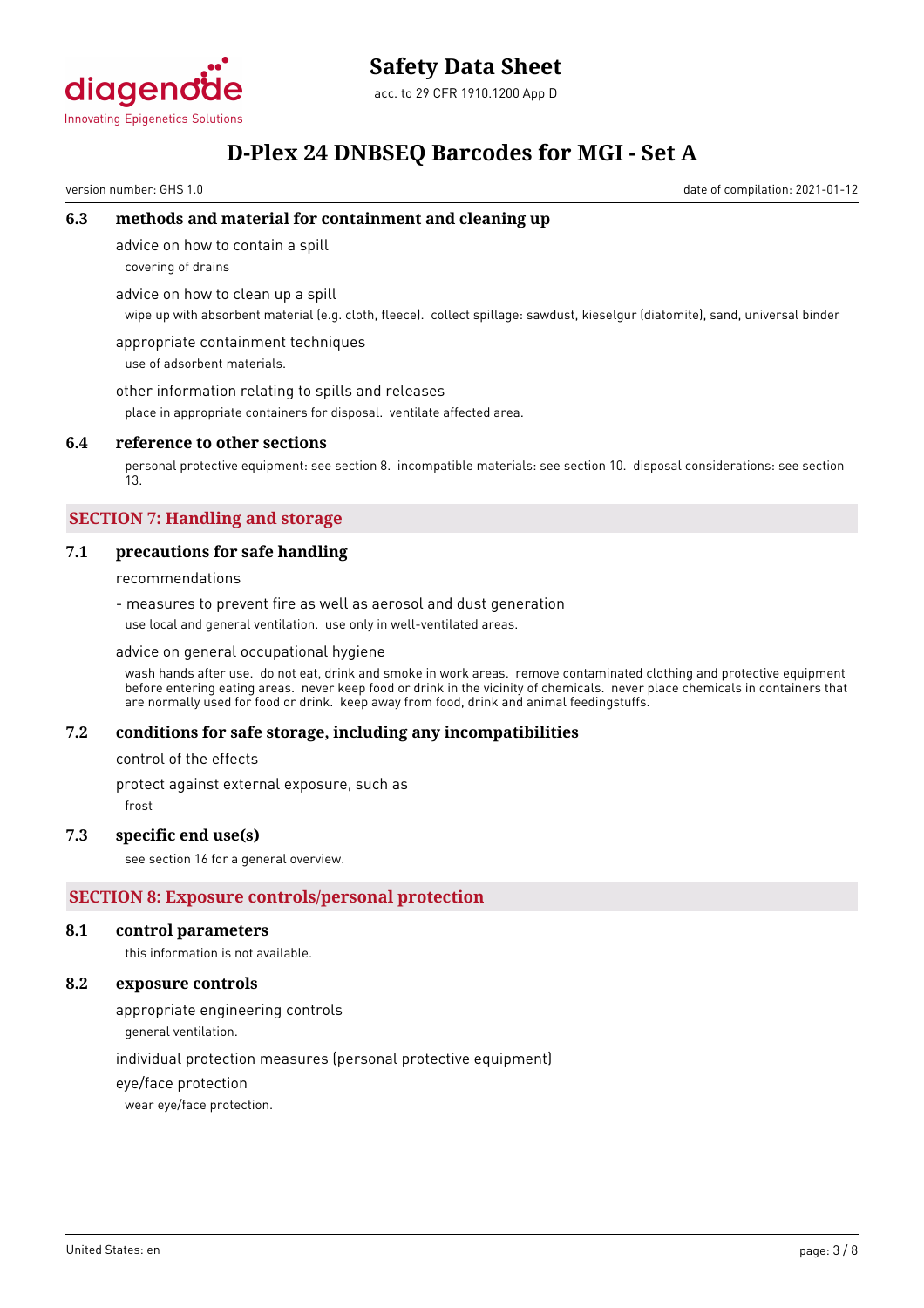

version number: GHS 1.0 date of compilation: 2021-01-12

#### skin protection

- hand protection

wear suitable gloves. chemical protection gloves are suitable, which are tested according to EN 374. check leak-tightness/ impermeability prior to use. in the case of wanting to use the gloves again, clean them before taking off and air them well. for special purposes, it is recommended to check the resistance to chemicals of the protective gloves mentioned above together with the supplier of these gloves.

#### - other protection measures

take recovery periods for skin regeneration. preventive skin protection (barrier creams/ointments) is recommended. wash hands thoroughly after handling.

#### respiratory protection

in case of inadequate ventilation wear respiratory protection.

#### environmental exposure controls

use appropriate container to avoid environmental contamination. keep away from drains, surface and ground water.

### **SECTION 9: Physical and chemical properties**

#### **9.1 information on basic physical and chemical properties**

#### **appearance**

| $^\mathrm{+}$ physical state | liquid    |
|------------------------------|-----------|
| color                        | colorless |
| odor                         | odorless  |

#### **other safety parameters**

| pH (value)                              | not determined                                |
|-----------------------------------------|-----------------------------------------------|
| melting point/freezing point            | not determined                                |
| initial boiling point and boiling range | not determined                                |
| flash point                             | not determined                                |
| evaporation rate                        | not determined                                |
| flammability (solid, gas)               | not relevant, (fluid)                         |
| vapor pressure                          | not determined                                |
| density                                 | not determined                                |
| vapor density                           | this information is not available             |
| relative density                        | information on this property is not available |
| solubility(ies)                         | not determined                                |
| partition coefficient                   |                                               |
| - n-octanol/water (log KOW)             | this information is not available             |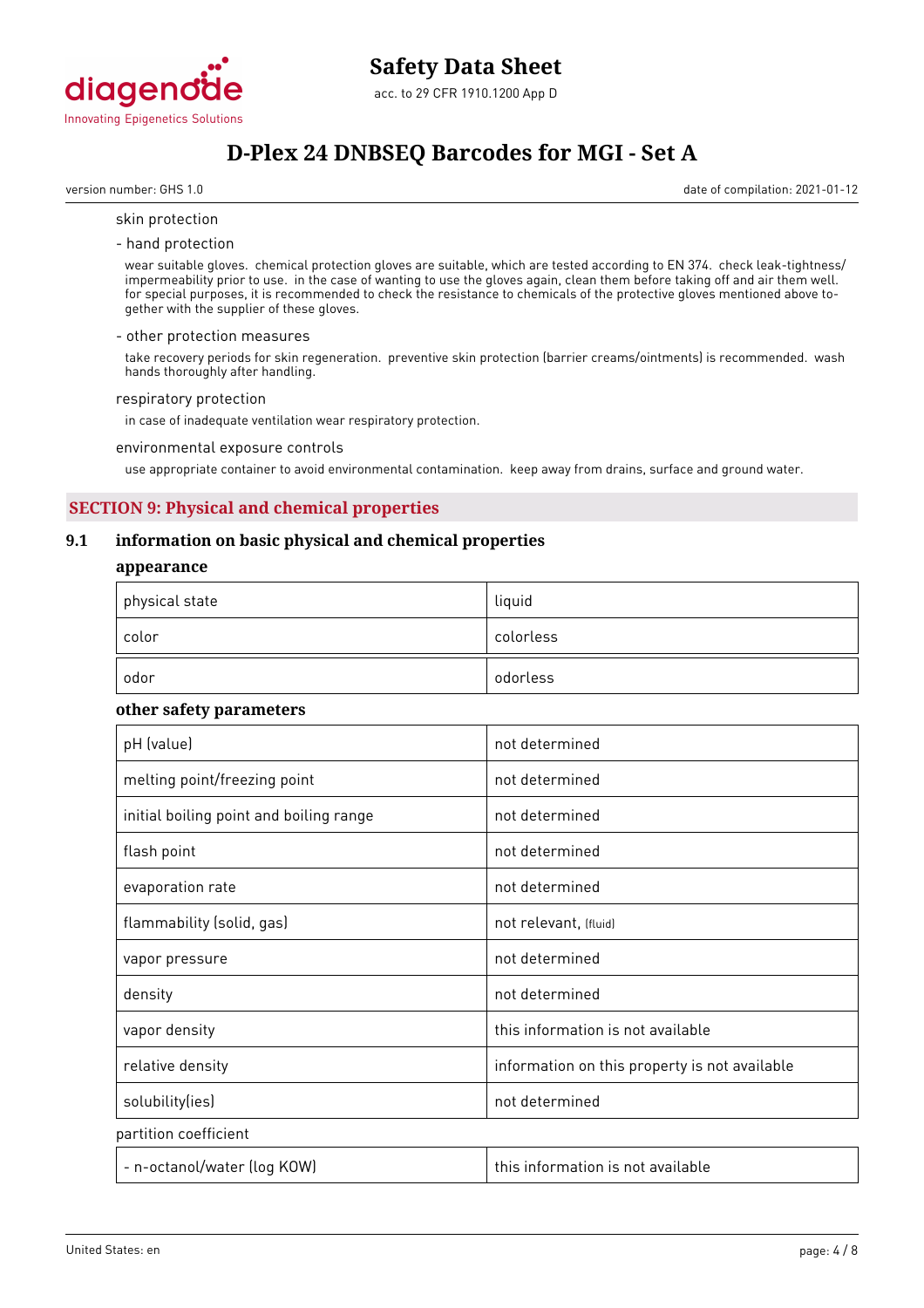

version number: GHS 1.0 date of compilation: 2021-01-12

| explosive properties<br>oxidizing properties | none<br>none   |
|----------------------------------------------|----------------|
|                                              |                |
|                                              |                |
| viscosity                                    | not determined |
| auto-ignition temperature                    | not determined |

### **SECTION 10: Stability and reactivity**

#### **10.1 reactivity**

concerning incompatibility: see below "Conditions to avoid" and "Incompatible materials".

#### **10.2 chemical stability**

the material is stable under normal ambient and anticipated storage and handling conditions of temperature and pressure.

#### **10.3 possibility of hazardous reactions**

no known hazardous reactions.

#### **10.4 conditions to avoid**

there are no specific conditions known which have to be avoided.

#### **10.5 incompatible materials**

there is no additional information.

#### **10.6 hazardous decomposition products**

reasonably anticipated hazardous decomposition products produced as a result of use, storage, spill and heating are not known. hazardous combustion products: see section 5.

#### **SECTION 11: Toxicological information**

#### **11.1 information on toxicological effects**

test data are not available for the complete mixture.

#### classification procedure

the method for classification of the mixture is based on ingredients of the mixture (additivity formula).

#### **classification acc. to OSHA "Hazard Communication Standard" (29 CFR 1910.1200)**

this mixture does not meet the criteria for classification.

#### acute toxicity

shall not be classified as acutely toxic.

#### skin corrosion/irritation

shall not be classified as corrosive/irritant to skin.

#### serious eye damage/eye irritation

shall not be classified as seriously damaging to the eye or eye irritant.

#### respiratory or skin sensitization

shall not be classified as a respiratory or skin sensitizer.

#### germ cell mutagenicity

shall not be classified as germ cell mutagenic.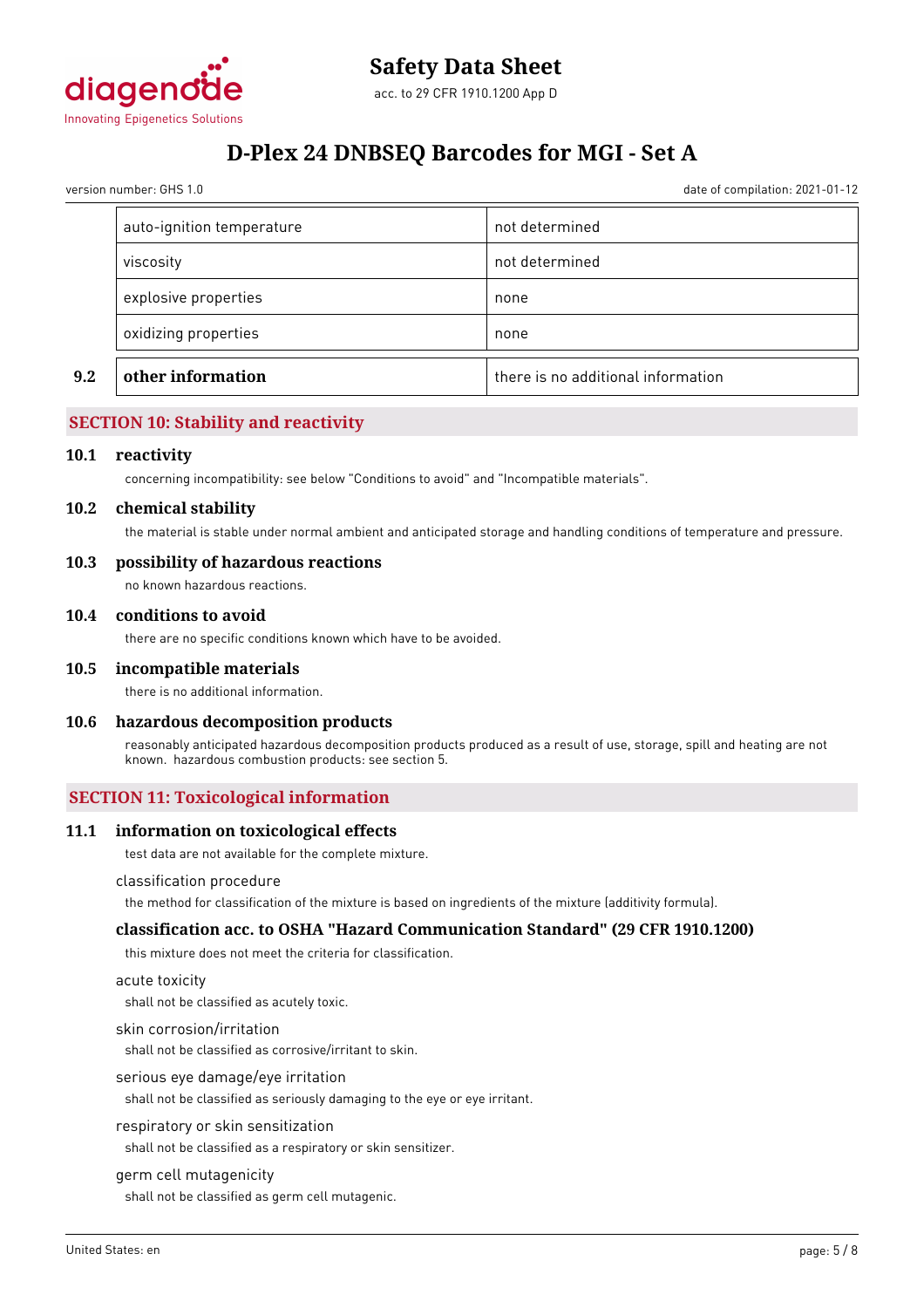

# **Safety Data Sheet**

acc. to 29 CFR 1910.1200 App D

## **D-Plex 24 DNBSEQ Barcodes for MGI - Set A**

version number: GHS 1.0 date of compilation: 2021-01-12

carcinogenicity

## shall not be classified as carcinogenic.

### reproductive toxicity

shall not be classified as a reproductive toxicant.

#### specific target organ toxicity - single exposure

shall not be classified as a specific target organ toxicant (single exposure).

#### specific target organ toxicity - repeated exposure

shall not be classified as a specific target organ toxicant (repeated exposure).

#### aspiration hazard

shall not be classified as presenting an aspiration hazard.

### **SECTION 12: Ecological information**

## **12.1 toxicity**

shall not be classified as hazardous to the aquatic environment.

#### **12.2 persistence and degradability**

data are not available.

#### **12.3 bioaccumulative potential**

data are not available.

#### **12.4 mobility in soil**

data are not available.

**12.5 results of PBT and vPvB assessment**

data are not available.

### **12.6 endocrine disrupting properties**

information on this property is not available.

#### **12.7 other adverse effects**

data are not available.

### **SECTION 13: Disposal considerations**

### **13.1 waste treatment methods**

sewage disposal-relevant information

do not empty into drains. avoid release to the environment. Refer to special instructions/safety data sheets.

#### waste treatment of containers/packages

completely emptied packages can be recycled. handle contaminated packages in the same way as the substance itself.

#### **remarks**

please consider the relevant national or regional provisions. waste shall be separated into the categories that can be handled separately by the local or national waste management facilities.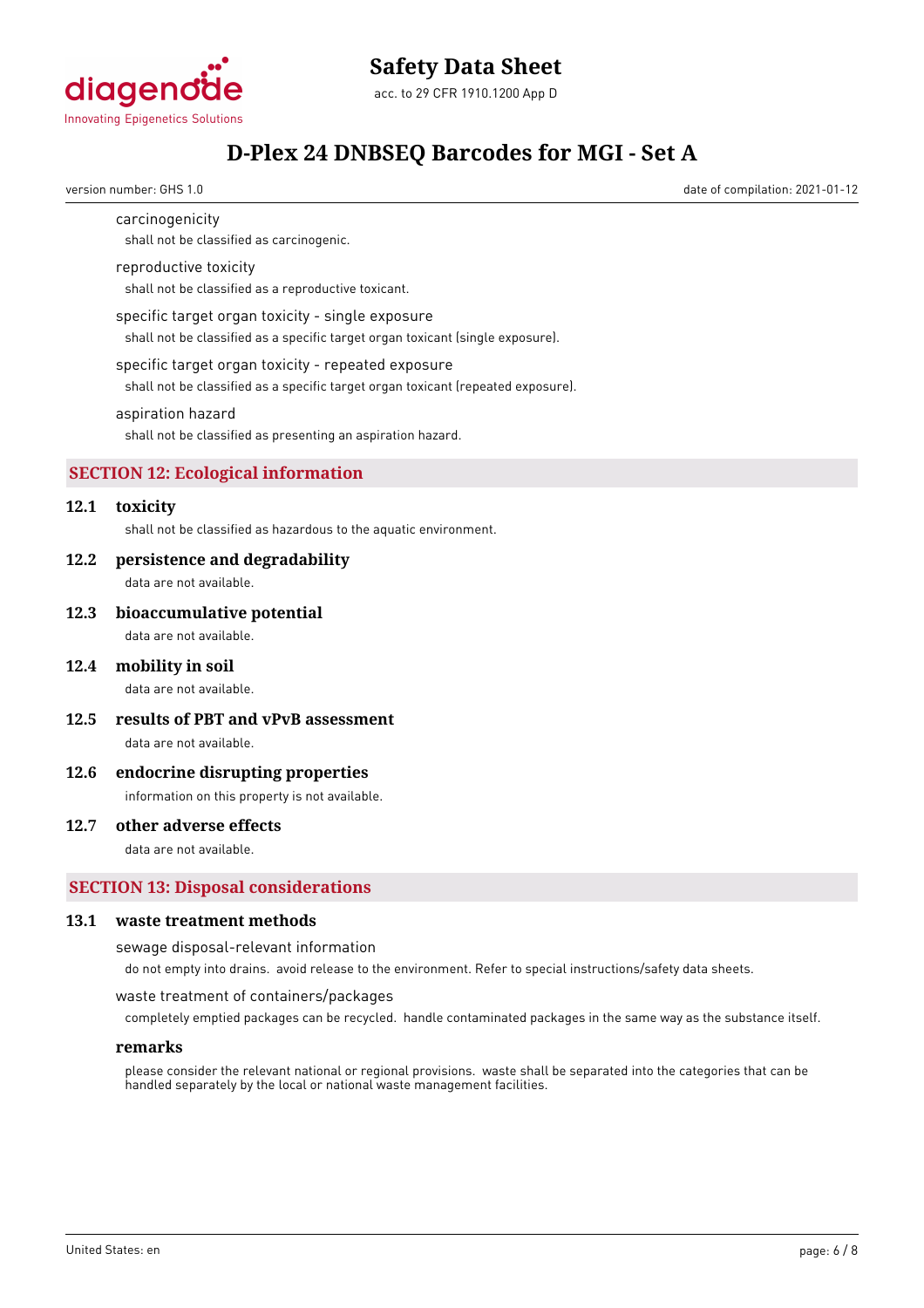

version number: GHS 1.0 date of compilation: 2021-01-12

|      | <b>SECTION 14: Transport information</b> |                                                   |
|------|------------------------------------------|---------------------------------------------------|
| 14.1 | UN number                                | not subject to transport regulations              |
|      | 14.2 UN proper shipping name             | not assigned                                      |
| 14.3 | transport hazard class(es)               | not assigned                                      |
| 14.4 | packing group                            | not assigned                                      |
| 14.5 | environmental hazards                    | non-environmentally hazardous acc. to the danger- |

ous goods regulations

**14.6 special precautions for user** there is no additional information.

## **14.7 transport in bulk according to Annex II of MARPOL and the IBC Code**

the cargo is not intended to be carried in bulk.

## **Information for each of the UN Model Regulations**

**transport of dangerous goods by road or rail (49 CFR US DOT) - additional information** not subject to transport regulations.

**International Maritime Dangerous Goods Code (IMDG) - additional information** not subject to IMDG.

### **International Civil Aviation Organization (ICAO-IATA/DGR) - additional information** not subject to ICAO-IATA.

## **SECTION 15: Regulatory information**

### **15.1 safety, health and environmental regulations specific for the product in question**

### **industry or sector specific available guidance(s)**

### **NPCA-HMIS® III**

Hazardous Materials Identification System. American Coatings Association.

| category            | rating | description                                                                                                                                                   |
|---------------------|--------|---------------------------------------------------------------------------------------------------------------------------------------------------------------|
| Chronic             |        | none                                                                                                                                                          |
| Health              |        | no significant risk to health                                                                                                                                 |
| Flammability        |        | material that will not burn under typical fire conditions                                                                                                     |
| Physical hazard     |        | material that is normally stable, even under fire conditions, and will not react with water,<br>polymerize, decompose, condense, or self-react. Non-explosive |
| Personal protection |        |                                                                                                                                                               |

#### **NFPA® 704**

National Fire Protection Association: Standard System for the Identification of the Hazards of Materials for Emergency Response (United States).